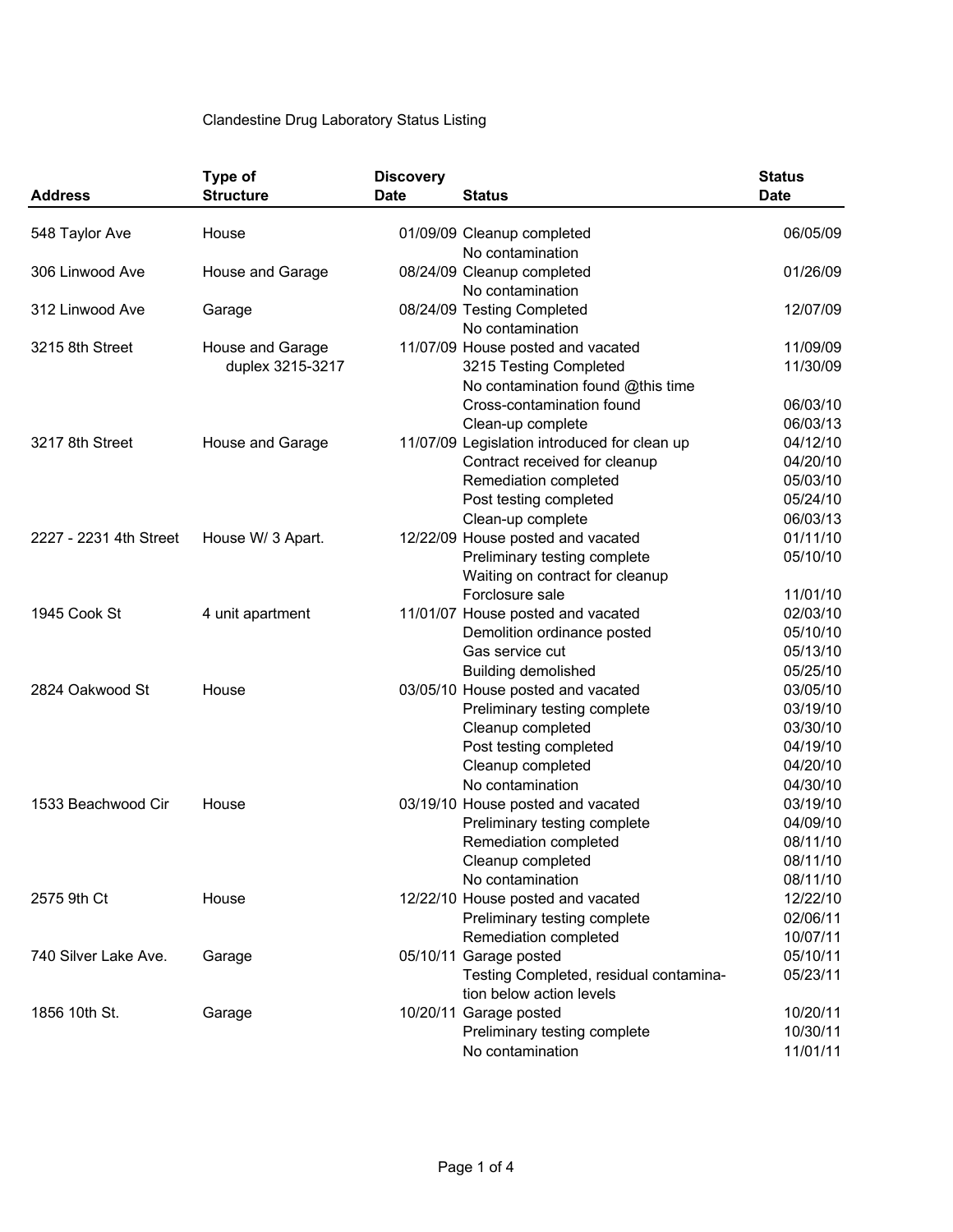| 1789 25th St        | Apartment          | 12/22/11 Apartment posted and vacated<br>30-day extension granted for remediation | 12/28/11<br>03/22/12 |
|---------------------|--------------------|-----------------------------------------------------------------------------------|----------------------|
| 2843 Bailey Rd      | House & garage     | 01/11/12 House & garage posted                                                    | 01/12/11             |
|                     |                    | Preliminary testing complete                                                      | 01/23/12             |
|                     |                    | Remediation proposal received                                                     | 02/06/12             |
|                     |                    | Post remediation test results received                                            | 03/05/12             |
|                     |                    | - Garage clean                                                                    |                      |
|                     |                    | - House needs re-cleaned                                                          |                      |
|                     |                    | Clean-up completed. No contaminants                                               | 03/20/12             |
| 1171 Cooper Dr      | House              | 02/08/12 Apartment posted                                                         | 02/10/12             |
|                     |                    | Preliminary testing received                                                      | 03/05/12             |
|                     |                    | Preliminary testing received                                                      | 03/21/12             |
|                     |                    | Preliminary testing received                                                      | 03/30/12             |
|                     |                    | Preliminary testing received                                                      | 04/07/12             |
|                     |                    | Post testing results                                                              | 04/14/12             |
|                     |                    | Clean-up completed. No contaminants                                               | 04/24/12             |
| 1451 2nd St.        | <b>Apartment 2</b> | 03/06/12 Apartment posted & vacated                                               | 03/07/12             |
|                     |                    | Preliminary testing completed                                                     | 03/20/12             |
|                     |                    | - Contamination in Apt 1 & 2                                                      |                      |
|                     |                    | Post testing results                                                              | 04/10/12             |
|                     |                    | Clean-up completed. No contaminants                                               | 04/24/12             |
| 2319 Winter Parkway | Apartment 310      | 05/14/12 Apartment posted                                                         | 05/16/12             |
|                     |                    | Preliminary testing completed                                                     | 05/21/12             |
|                     |                    | Post testing results                                                              | 05/29/12             |
|                     |                    | Clean-up completed                                                                | 05/30/12             |
| 2255 Winter Parkway | Apartment 124      | 06/06/12 Apartment posted                                                         | 06/08/12             |
|                     |                    | Post clean-up results high                                                        | 10/09/12             |
|                     |                    | Clean-up complete                                                                 | 12/12/12             |
| 3782 Northampton Rd | House & Garage     | 08/16/12 Property posted                                                          | 08/24/12             |
|                     |                    | Preliminary testing complete                                                      | 10/01/12             |
|                     |                    | House, barn, RV demolished                                                        | 11/21/12             |
| 2522 State Road     | <b>Apartment 2</b> | 12/07/12 Apartment posted                                                         | 12/10/12             |
|                     |                    | Preliminary testing completed                                                     | 01/03/13             |
|                     |                    | Clean-up completed                                                                | 03/16/13             |
| 900 Magnolia        | Garage             | 12/27/12 Garage posted                                                            | 12/28/12             |
|                     |                    | Preliminary testing completed                                                     | 02/19/13             |
|                     |                    | Post test results                                                                 | 05/13/13             |
|                     |                    | Clean-up completed                                                                | 06/11/13             |
| 3608 State Road     | Apartment 125      | 02/23/13 Apartment posted                                                         | 02/28/13             |
|                     |                    | Clean-up completed                                                                | 04/18/13             |
| 1982 High Street    | House              | 05/13/13 House posted                                                             | 05/15/13             |
| 2095 23rd St.       | Apartment 2095     | 06/26/13 Apartment posted                                                         | 06/28/13             |
|                     |                    |                                                                                   |                      |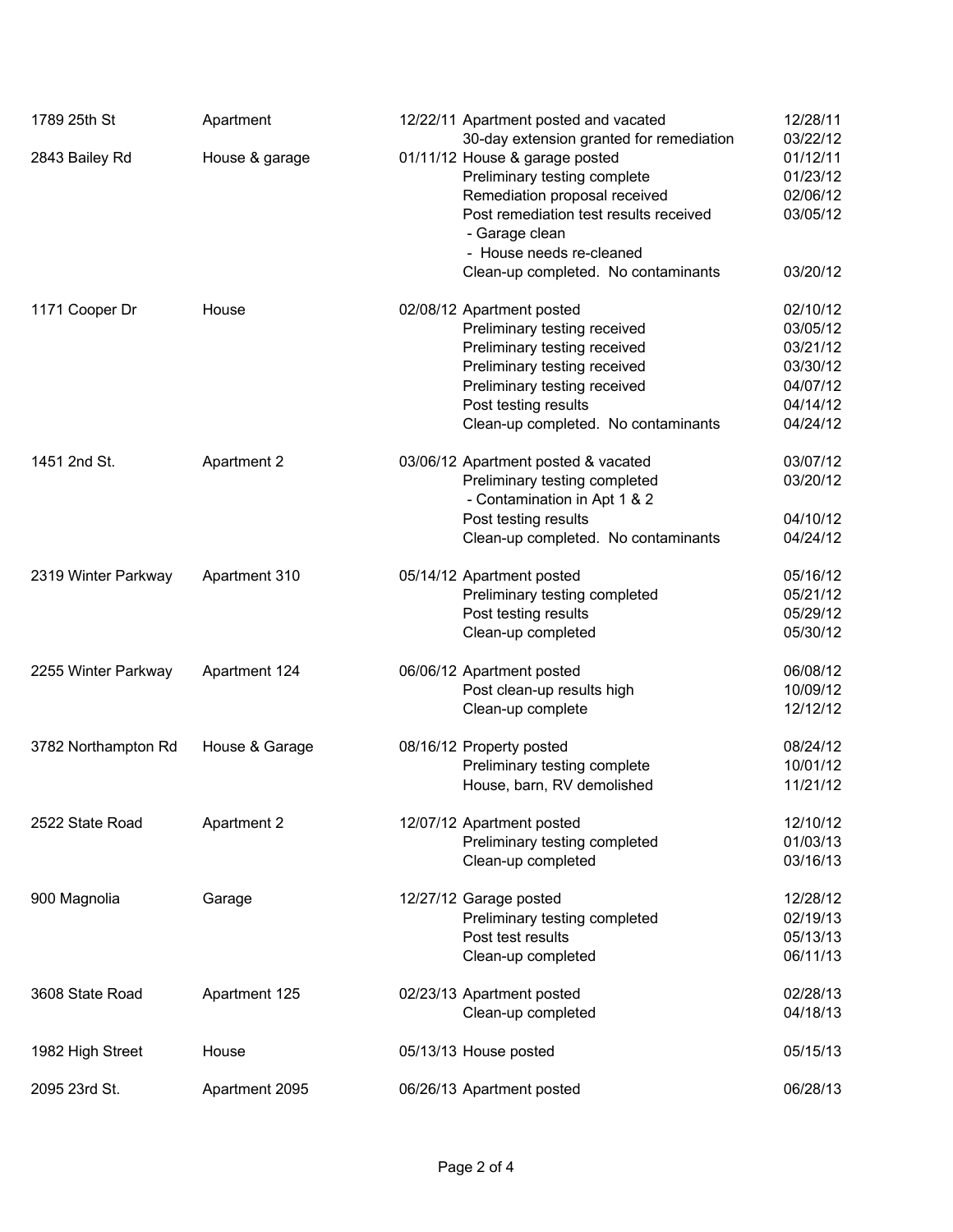Preliminary testing received **DRTS** 07/16/13 Clean-up completed 09/27/13